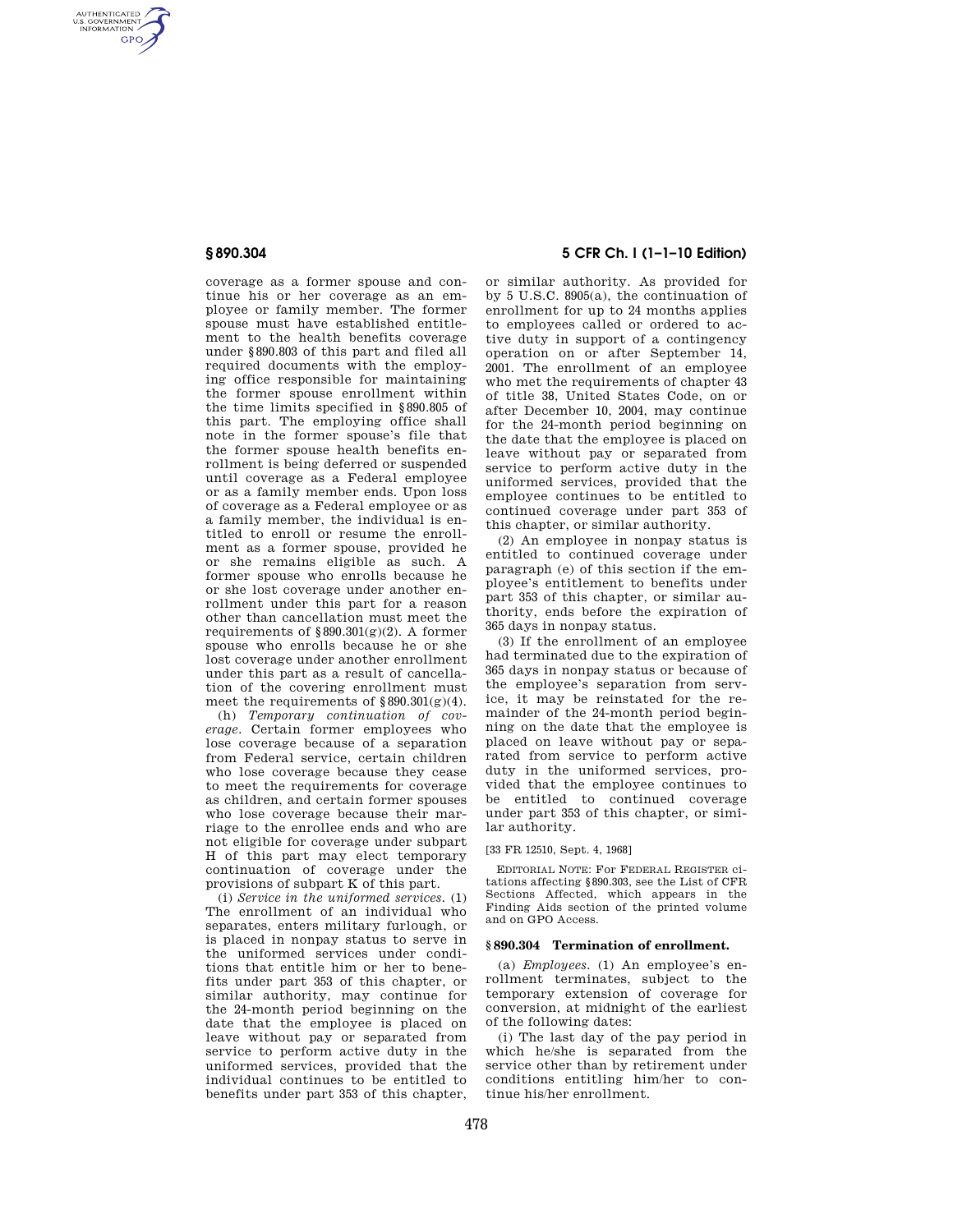## **Office of Personnel Management § 890.304**

(ii) The last day of the pay period in which he or she separates after meeting the requirements for an immediate annuity under  $§ 842.204(a)(1)$  of this chapter, but postpones receipt of annuity as provided by §842.204(c).

(iii) The last day of the pay period in which his employment status changes so that he is excluded from enrollment.

(iv) The last day of the pay period in which he dies, unless he leaves a member of the family entitled to continue enrollment as a survivor annuitant.

(v) The last day of the pay period which includes the day on which the continuation of enrollment under §890.303(e) expires, or, if he/she is not entitled to any further continuation because he/she has not had 4 consecutive months of pay status since exhausting his/her 365 days' continuation of coverage in nonpay status, the last day of his/her last pay period in pay status.

(vi) The day he or she is separated, furloughed, or placed on leave of absence to serve in the uniformed services under conditions entitling him or her to benefits under part 353 of this chapter, or similar authority, for the purpose of performing duty not limited to 30 days or less, provided the employee elects in writing to have the enrollment so terminated.

(vii) For an employee who separates to serve in the uniformed services under conditions entitling him or her to benefits under part 353 of this chapter, or similar authority, for the purpose of performing duty not limited to 30 days or less, the date that is 24 months after the date that the employee is placed on leave without pay or separated from service to perform active duty in the uniformed services, or the date entitlement to benefits under part 353 of this chapter, or similar authority, ends, whichever is earlier, unless the enrollment is terminated under paragraph  $(a)(1)(vi)$  of this section.

(viii) For an employee who is furloughed or placed on leave of absence under conditions entitling him or her to benefits under part 353 of this chapter, or similar authority, the date that is 24 months after the date that the employee is placed on leave without pay or separated from service to perform active duty to serve in the uniformed services, or the date entitlement to benefits under part 353 of this chapter, or similar authority, ends, whichever is earlier, but not earlier than the date the enrollment would otherwise terminate under paragraph  $(a)(1)(y)$  of this section.

(2) If the pay of a temporary employee eligible under 5 U.S.C. 8906a is insufficient to pay the withholdings for the plan in which the employee is enrolled, and the employee does not, or cannot, elect a plan under §890.301(l) at a cost to him or her not in excess of the pay, the employing office must terminate the employee's enrollment effective as of the end of the last period for which withholding was made. Each temporary employee whose enrollment is so terminated is entitled to a 31-day extension of coverage for conversion.

(b) *Annuitants.* (1) If the annuity of an annuitant is insufficient to pay the withholdings for the plan in which the annuitant is enrolled, the annuitant may elect one of the two opportunities offered under §890.306(q) of this part (electing a plan with a withholding not in excess of the annuity; or, paying premiums directly to the retirement system in accordance with §890.502(f) of this part). The retirement system will send two notices to the annuitant, including one by certified mail return receipt requested. Continuation of coverage rests upon electing direct payment or new coverage within 15 days (45 days for annuitants residing overseas) after receipt of the final notice. Except as provided in paragraph  $(b)(3)$ of this section, the enrollment of an individual who fails to make an election within the specified time frame will be terminated. An annuitant whose enrollment is terminated because of failure to make an election may not reenroll or reinstate coverage, except as provided in paragraph (b)(2) of this section. Each annuitant whose enrollment is so terminated is entitled to a 31-day extension of coverage for conversion.

(2) If the individual was prevented by circumstances beyond his or her control from making an election within the time limit after receipt of the final notice, he or she may request reinstatement of coverage by writing to the retirement system. The retirement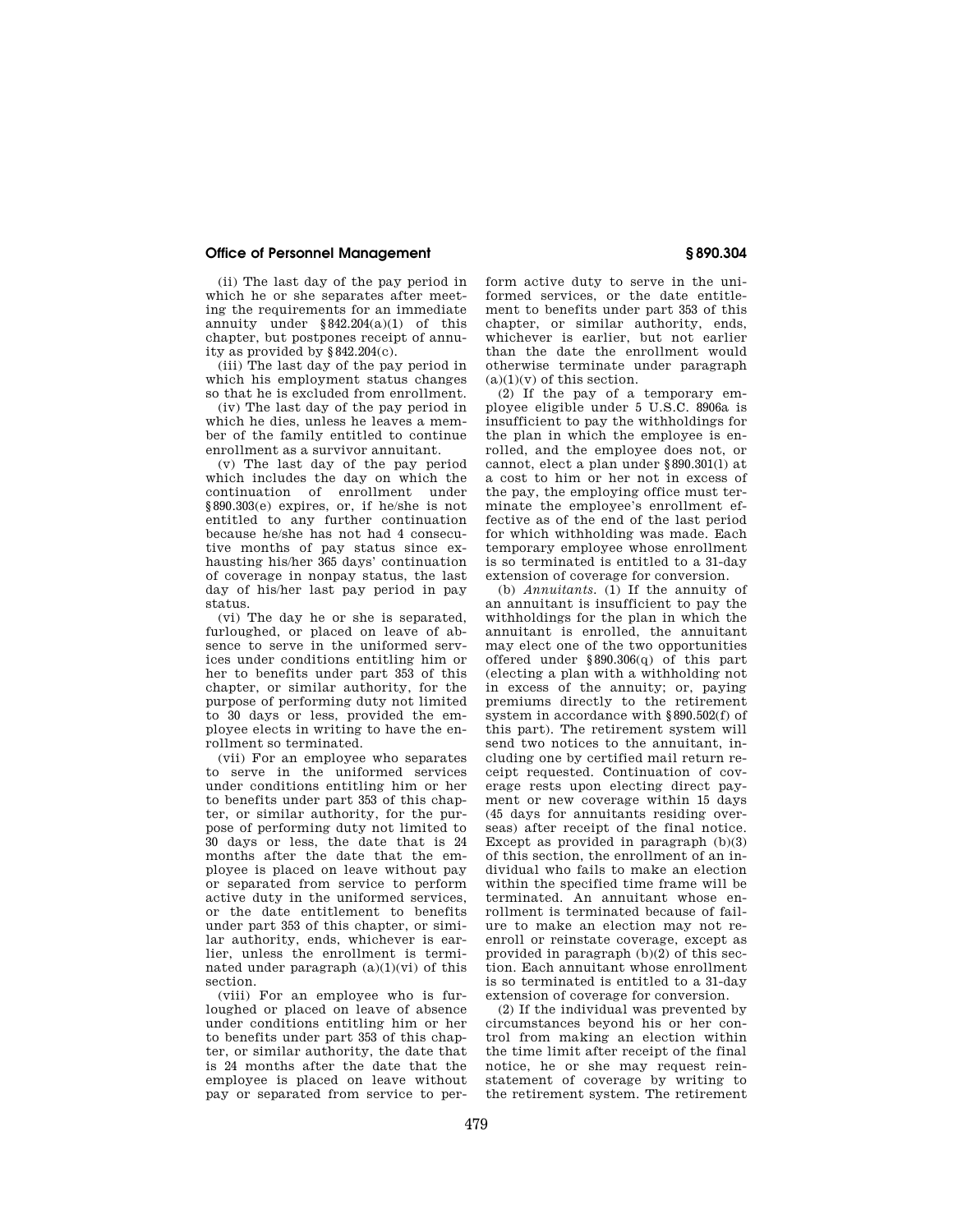system will determine if the individual is eligible for reinstatement of coverage; and, when the determination is affirmative, the individual's coverage may be reinstated retroactively to the date of termination or prospectively. If the determination is negative, the individual may request reconsideration of the decision from OPM.

(3) If the annuitant does not make an election under paragraph (b)(1) of this section and is enrolled in the high option of a plan that has two options, the annuitant is deemed to have elected enrollment in the standard option of the same plan unless the annuity is insufficient to pay the withholdings for the standard option.

(4) An annuitant's enrollment terminates, subject to the temporary extension of coverage for conversion, at midnight of the last day of the pay period in which he dies, unless he leaves a member of the family entitled to continue enrollment as a survivor annuitant, or, if his enrollment is not terminated by death, at midnight of the earliest of the following dates:

(i) The last day of the last pay period for which he is entitled to annuity, unless he is eligible for continued enrollment as an employee in which case his enrollment continues without change.

(ii) The last day of the pay period in which his title to compensation under subchapter I of chapter 81 of title 5, United States Code, terminates, or in which he is held by the Secretary of Labor to be able to return to duty, unless he is eligible for continued enrollment as an employee or as an annuitant under a retirement system for civilian employees in which case his enrollment continues without change.

(iii) The day he enters on active duty in a uniformed service for the purpose of performing duty not limited to 30 days or less, provided the annuitant elects, in writing, to terminate the enrollment.

(iv) The last day of the month preceding the month in which a survivor annuitant in receipt of basic employee death benefits under 5 U.S.C.  $8442(b)(1)(A)$  remarries before attaining age 55.

(c) *Coverage of family members.* The coverage of a family member of an enrollee terminates, subject to the tem-

**§ 890.304 5 CFR Ch. I (1–1–10 Edition)** 

porary extension of coverage for conversion, at midnight of the earlier of the following dates:

(1) The day on which he or she ceases to be a family member;

(2) The day the enrollee ceases to be enrolled, unless the family member is entitled, as a survivor annuitant, to continued enrollment, or is entitled to continued coverage under the enrollment of another.

(d) *Cancellation or suspension.* (1)(i) An employee who participates in health insurance premium conversion as provided in part 892 of this chapter may cancel his or her enrollment only during an open season or because of and consistent with a qualifying life event defined in §892.101 of this chapter.

(ii) Subject to the provisions of paragraph (d)(iii) of this section, an enrollee who does not participate in premium conversion may cancel his or her enrollment at any time by filing an appropriate request with the employing office. The cancellation is effective at the end of the last day of the pay period in which the employing office receives the appropriate request canceling the enrollment.

(iii) An employee who is subject to a court or administrative order as discussed in  $§890.301(g)(3)$ , or an annuitant who was subject to such a court or administrative order at the time of his or her retirement, may not cancel or suspend his or her enrollment as long as the court or administrative order is still in effect and the enrollee has at least one child identified in the order who is still eligible under the FEHB Program, unless the employee or annuitant provides documentation to the agency that he or she has other coverage for the child or children.

(2) An annuitant or survivor annuitant may suspend enrollment in FEHB for the purpose of enrolling in a Medicare-sponsored plan under sections 1833, 1876, or 1851 of the Social Security Act, or to enroll in the Medicaid program or a similar State-sponsored program of medical assistance for the needy, or to use Peace Corps or CHAMPVA or TRICARE (including coverage provided by the Uniformed Services Family Health Plan) or TRICARE-for-Life instead of FEHB coverage. To suspend FEHB coverage,